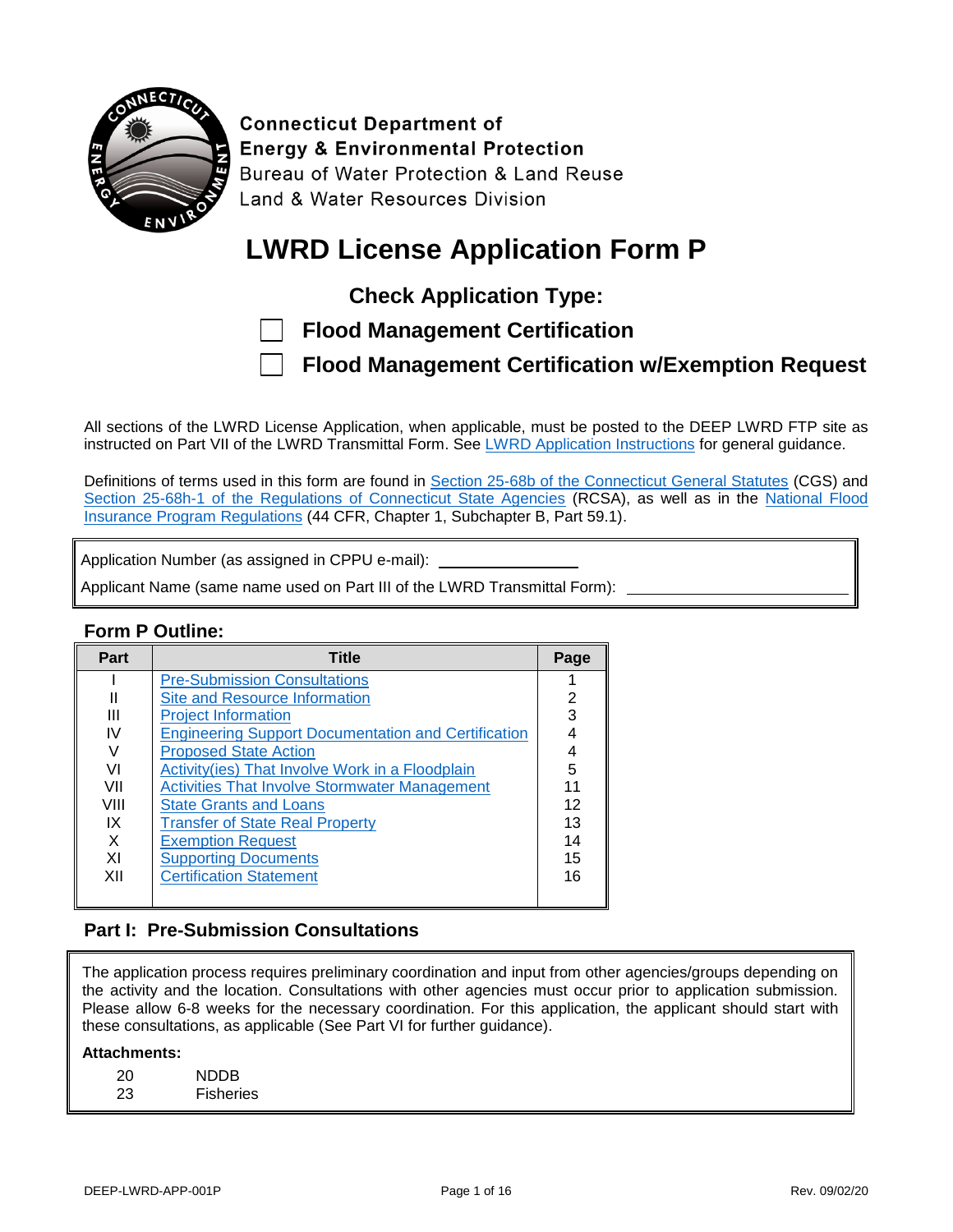### <span id="page-1-0"></span>**Part II: Site and Resource Information**

|    | 1. SITE ADDRESS                                                                                                                                                                                                                                                                                                                                                                                                                     |                               |                                                            |                        |                                                                                                                                                                          |
|----|-------------------------------------------------------------------------------------------------------------------------------------------------------------------------------------------------------------------------------------------------------------------------------------------------------------------------------------------------------------------------------------------------------------------------------------|-------------------------------|------------------------------------------------------------|------------------------|--------------------------------------------------------------------------------------------------------------------------------------------------------------------------|
|    | Address of Site: _____________________City/Town: ___________________State: ________ Zip Code: ______                                                                                                                                                                                                                                                                                                                                |                               |                                                            |                        |                                                                                                                                                                          |
| 2. | <b>MUNICIPAL ZONING</b><br>Is the proposed work consistent with municipal zoning requirements relating to flood storage and conveyance<br>of water for floodplains?                                                                                                                                                                                                                                                                 |                               | $\Box$ Yes $\Box$ No $\Box$ Not Applicable If no, explain: |                        |                                                                                                                                                                          |
|    | 3. WATERBODY/WATERCOURSES/WETLANDS<br>List names of all waters impacted by the proposed activity:                                                                                                                                                                                                                                                                                                                                   |                               |                                                            |                        |                                                                                                                                                                          |
| 4. | <b>INDIAN LANDS</b><br>Is the activity that is the subject of this application located on federally recognized Indian lands?<br>$\Box$ Yes $\Box$ No                                                                                                                                                                                                                                                                                |                               |                                                            |                        |                                                                                                                                                                          |
| 5. | <b>AQUIFER PROTECTION AREAS</b><br>Is the site located within a mapped Level A or Level B Aquifer Protection Area, as defined in CGS section<br>22a-354a through 22a-354bb?<br>$\Box$ Yes<br>this site?<br>Aquifer Protection Program, contact the aquifer protection agent or DEEP to take appropriate action.                                                                                                                     | $\Box$ No<br>Yes<br>$\Box$ No | If yes, check one: $\Box$ Level A or $\Box$ Level B        |                        | If Level A, are any of the regulated activities, as defined in RCSA section 22a-354i-1(34), conducted on<br>If yes, and your business is not already registered with the |
|    | For more information on the Aquifer Protection Area Program, contact the program at 860-424-3019 or visit<br>the website at www.ct.gov/deep/aquiferprotection. See LWRD Application Instructions for further guidance.                                                                                                                                                                                                              |                               |                                                            |                        |                                                                                                                                                                          |
|    | 6. CONSERVATION OR PRESERVATION RESTRICTIONS<br>Will the activity which is the subject of this application be located within a conservation or preservation<br>restriction area?<br>If yes, provide proof of written notice of this application to the holder of such restriction, and/or or a letter from<br>the holder of such restriction verifying that this application is in compliance with the terms of the restriction, as | $\Box$ Yes<br>∣ No            |                                                            |                        |                                                                                                                                                                          |
|    | Attachment 8.                                                                                                                                                                                                                                                                                                                                                                                                                       |                               |                                                            |                        |                                                                                                                                                                          |
|    | <b>7. LICENSE HISTORY</b><br>Indicate the number and date of issuance of any previous state permits or certificates issued by DEEP or<br>USACE which authorized work at the site, and the names to whom they were issued.<br>License/Permit/COP<br><b>Authorization Number</b><br>and Name of Agency                                                                                                                                | Date<br><b>Issued</b>         | Name of Permittee/<br>Certificate Holder                   | <b>Work Authorized</b> | <b>Brief Description of</b>                                                                                                                                              |
|    |                                                                                                                                                                                                                                                                                                                                                                                                                                     |                               |                                                            |                        |                                                                                                                                                                          |

 $\overline{\mathbf{u}}$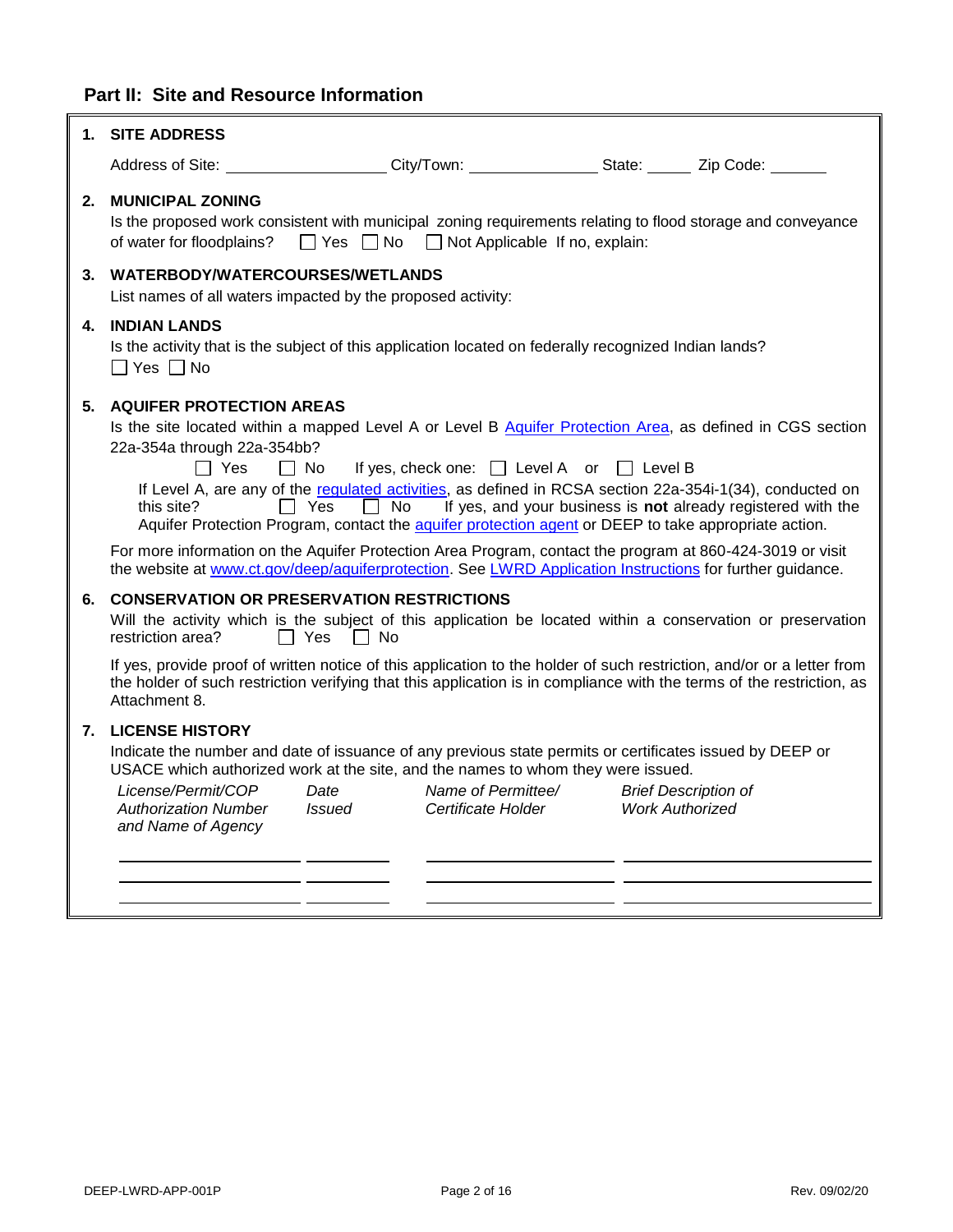#### **Part II: Site and Resource Information (continued)**

<span id="page-2-0"></span>

|    | 8. SOIL AND/OR GROUNDWATER REMEDIATION<br>Does the site work include soil and/or groundwater remediation? $\Box$ Yes $\Box$ No<br>If yes, please provide reference documentation including a) plan views of the site showing the area of<br>contamination and b) a summary of remediation with chemical analysis, clean-up status, and remediation<br>program identification, as Attachment 9.                                                                             |
|----|----------------------------------------------------------------------------------------------------------------------------------------------------------------------------------------------------------------------------------------------------------------------------------------------------------------------------------------------------------------------------------------------------------------------------------------------------------------------------|
| 9. | <b>ENFORCEMENT HISTORY</b><br>Is this application associated with a formal or informal enforcement action that is pending with DEEP?<br>$\Box$ Yes<br>$\Box$ No<br>If yes, please provide the enforcement action reference number and name of the DEEP staff contact:<br>Enforcement Action #: _________________<br>DEEP Division/Program: _____________________<br>If the property was the subject of any historical enforcement actions known to the applicant, explain: |
|    | <b>Part III: Project Information</b>                                                                                                                                                                                                                                                                                                                                                                                                                                       |
|    | 1. Describe the existing structures, conditions and uses at the site of the proposed work.<br>Provide photographs showing resources and existing site conditions as Attachment 10.                                                                                                                                                                                                                                                                                         |
|    | 2a. Describe the proposed regulated work and activities in a detailed narrative, including the number and<br>dimensions of structures and the volume and area of fill or excavations. See LWRD Application Instructions<br>for required information.                                                                                                                                                                                                                       |
|    | b. Describe the construction activities involved for the project in detail, including methods, sequencing,<br>equipment, and any alternative construction methods that might be employed.                                                                                                                                                                                                                                                                                  |
|    | c. Describe any erosion and sedimentation or turbidity control installation and maintenance schedule and plans<br>in detail. Such plans should be prepared in accordance with the 2002 Connecticut Guidelines for Soil                                                                                                                                                                                                                                                     |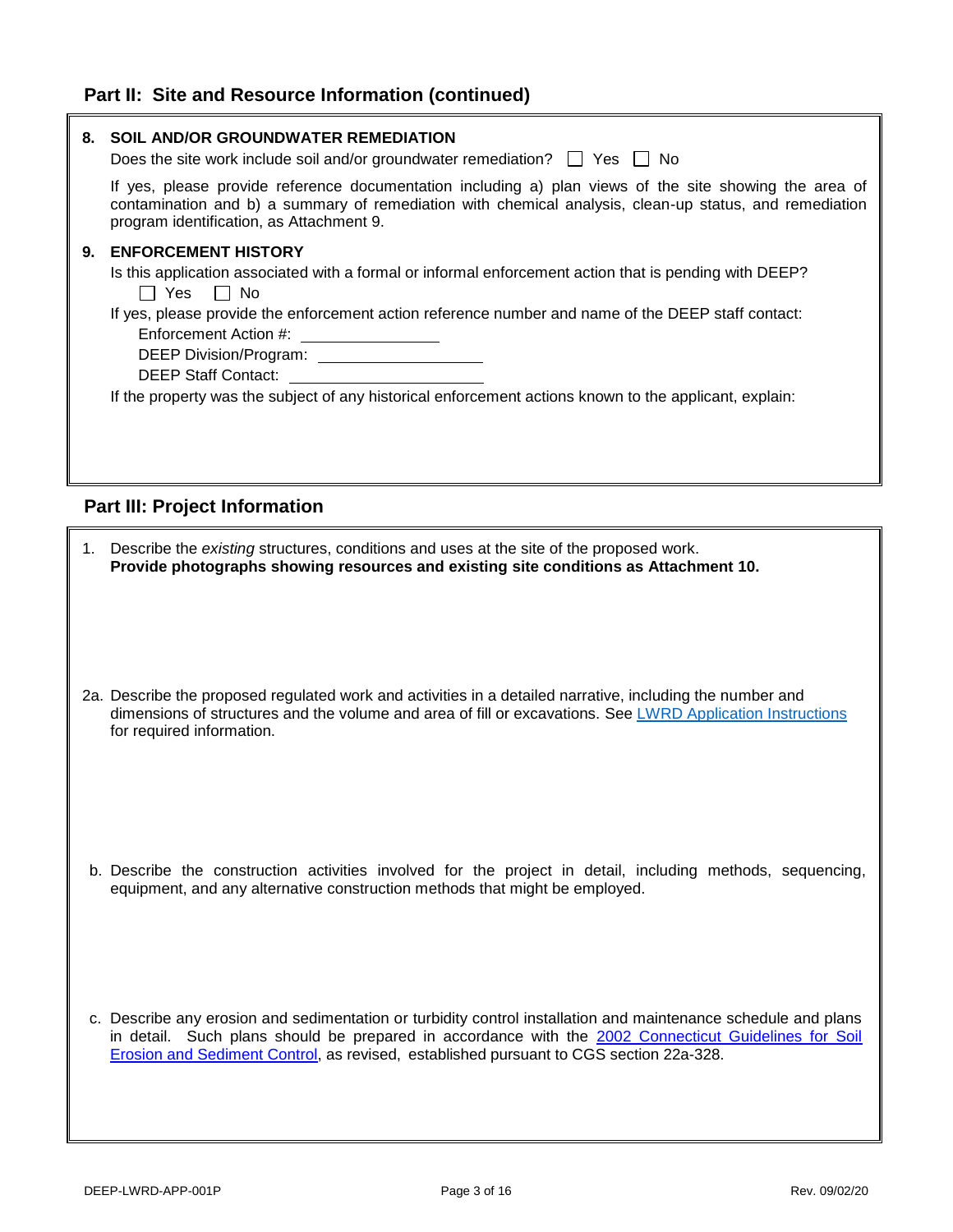2d. Anticipated date of project initiation: Indicate the length of time needed to complete the project and identify any anticipated time restrictions:

3. For **new** structures, activities or encroachments, discuss project alternatives which were considered and indicate why they were rejected. After all measures to eliminate or minimize adverse resource impacts have been incorporated in the proposed project, describe why any adverse impacts that remain should be deemed acceptable by the Land & Water Resources Division. For projects involving stormwater management, low-impact development practices should be incorporated to the greatest extent practicable. Explain any reasons for not using a low-impact development practice. See [LWRD Application](https://portal.ct.gov/-/media/DEEP/Permits_and_Licenses/Land_Use_Permits/LWRD/LWRDinstpdf#Page=5.pdf?la=en) [Instructions](https://portal.ct.gov/-/media/DEEP/Permits_and_Licenses/Land_Use_Permits/LWRD/LWRDinstpdf#Page=5.pdf?la=en) for further guidance.

#### <span id="page-3-0"></span>**Part IV: Engineering Support Documentation and Certification**

<span id="page-3-1"></span>

| Certain types of projects require documentation of engineering design. If you answer yes to one of the questions below,<br>you must submit a completed <i>Engineering Report Cover Sheet</i> (DEEP-LWRD-APP-001R) as Attachment 18 along with<br>the relevant engineering report(s).                                                                                                                                                                                                                                                                                                             |  |  |
|--------------------------------------------------------------------------------------------------------------------------------------------------------------------------------------------------------------------------------------------------------------------------------------------------------------------------------------------------------------------------------------------------------------------------------------------------------------------------------------------------------------------------------------------------------------------------------------------------|--|--|
| 1. Does the proposed activity include engineered structures such as bridges, culverts, stormwater management<br>systems, detention basins, and/or flood & erosion control structures?<br>$\Box$ Yes $\Box$ No                                                                                                                                                                                                                                                                                                                                                                                    |  |  |
| 2. Is the proposed activity located in a FEMA-designated Riverine or Coastal Floodplain?                                                                                                                                                                                                                                                                                                                                                                                                                                                                                                         |  |  |
| Yes    No                                                                                                                                                                                                                                                                                                                                                                                                                                                                                                                                                                                        |  |  |
| If yes, provide documentation in the Engineering Report which demonstrates that the project is in compliance with<br>FEMA's National Flood Insurance Program requirements and the local flood ordinance for the municipality.                                                                                                                                                                                                                                                                                                                                                                    |  |  |
| NOTE – Only the following activities in the Coastal Floodplain require engineering: buildings, flood and erosion<br>control structures; public access facilities; and, tide regulating structures. See Engineering Report Cover Sheet for<br>further guidance.                                                                                                                                                                                                                                                                                                                                   |  |  |
| 3. Is the proposed activity located in a FEMA-designated Floodway $\Box$ Yes $\Box$ No                                                                                                                                                                                                                                                                                                                                                                                                                                                                                                           |  |  |
| If yes, the Engineering Report must include a statement signed by a registered professional engineer that there is no-<br>rise. This documentation must be supported by technical data that is derived from a standard step-backwater<br>computer model utilizing source data from the Flood Insurance Rate Map (FIRM) or Flood Boundary and Floodway<br>Map (FBFM). If a No-rise Certification form is available through the municipality, please include it in the Engineering<br>Report. For further information on No-Rise Certification, see No-Rise Certification for Floodways   FEMA.gov |  |  |
| The Engineering Report Cover Sheet shall be signed and sealed by a Professional Engineer licensed in the State of<br>Connecticut. Supporting documentation as identified in the checklist may consist of engineering studies and other<br>documentation, as appropriate, in order to describe the hydrologic and hydraulic effects of the proposed actions.                                                                                                                                                                                                                                      |  |  |
| <b>Part V: Proposed State Action</b>                                                                                                                                                                                                                                                                                                                                                                                                                                                                                                                                                             |  |  |
| Check all that apply:                                                                                                                                                                                                                                                                                                                                                                                                                                                                                                                                                                            |  |  |
| Activity undertaken by a state department or agency affecting land use:                                                                                                                                                                                                                                                                                                                                                                                                                                                                                                                          |  |  |
| State owned / controlled property                                                                                                                                                                                                                                                                                                                                                                                                                                                                                                                                                                |  |  |
| $\Box$ Within a floodplain                                                                                                                                                                                                                                                                                                                                                                                                                                                                                                                                                                       |  |  |
| State / federal grant or loan to fund a project affecting land use:                                                                                                                                                                                                                                                                                                                                                                                                                                                                                                                              |  |  |
| State owned / controlled property                                                                                                                                                                                                                                                                                                                                                                                                                                                                                                                                                                |  |  |
| Within a floodplain                                                                                                                                                                                                                                                                                                                                                                                                                                                                                                                                                                              |  |  |
| Transfer of state owned real property (Complete Parts IX and XII only)                                                                                                                                                                                                                                                                                                                                                                                                                                                                                                                           |  |  |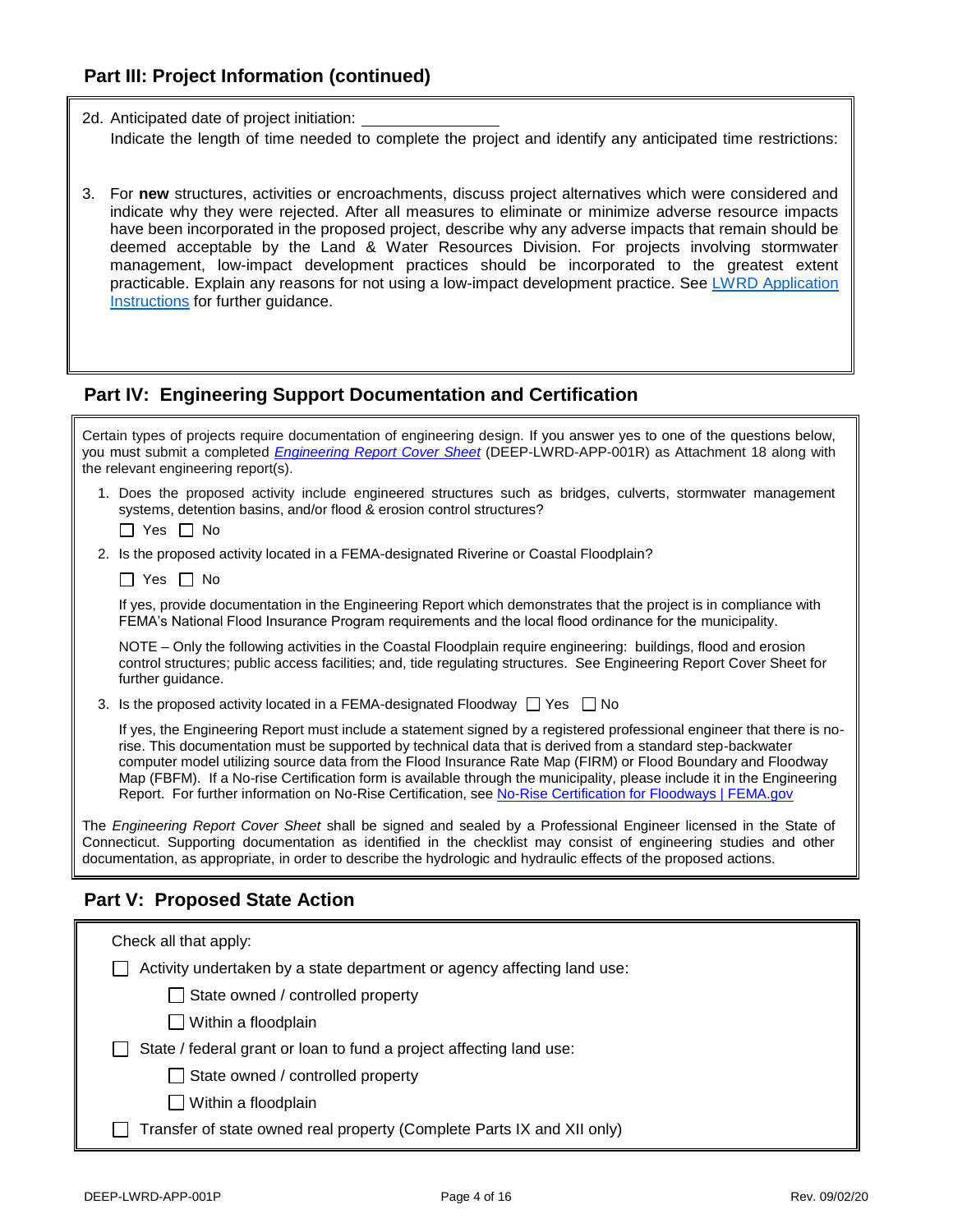<span id="page-4-0"></span>

|    |    | 1. General Criteria                                                                                                                                                                                                                                                                                                                                                                                  |
|----|----|------------------------------------------------------------------------------------------------------------------------------------------------------------------------------------------------------------------------------------------------------------------------------------------------------------------------------------------------------------------------------------------------------|
|    |    | Check the applicable box below as it pertains to your project:<br>$a.$ $\Box$ Activity (with floodplain) –proposed state action is located in a floodplain.<br>Base flood for an Activity shall be the flood which has a one percent chance of being equaled or<br>exceeded in any year.                                                                                                             |
|    |    | $\Box$ Activity (no floodplain) – proposed state action impacts natural or man-made storm drainage<br>facilities located on property that the commissioner determines to be controlled by the state.<br>(Regulated boundary shall be the state property limits.)<br>If not applicable, Skip to Part VII (Activities That Involve Stormwater Management).                                             |
|    |    | $\Box$ Critical Activity – proposed state action in the floodplain includes, but is not limited to, the<br>treatment, storage and disposal of hazardous waste and/or the siting of hospitals, housing for the<br>elderly, schools or residences.<br>Floodplain/Base flood for a Critical Activity shall be the flood which has a 0.2 percent chance of<br>being equaled or exceeded in any one year. |
|    |    | b. Special Flood Hazard Area (SFHA)<br>Will the proposed project be located in a SFHA, as designated by the Federal Emergency<br>Management Agency (FEMA)? □ Yes □ No<br>Panel #: ______                                                                                                                                                                                                             |
|    |    | If yes, list the FEMA flood zone(s): _____<br>Indicate if there were any Letters of Map Revisions (LOMR's) issued at the project site:                                                                                                                                                                                                                                                               |
|    | с. | <b>National Flood Insurance Program (NFIP)</b><br>Does the proposed project meet the NFIP minimum standards established in 44 CFR, Chapter 1,<br>Subchapter B, Part 60.3, floodplain management criteria for flood-prone areas? $\Box$ Yes $\Box$ No                                                                                                                                                 |
|    |    | If no, applicant will be required to request a Flood Management Certification Exemption in Part X of<br>this form.                                                                                                                                                                                                                                                                                   |
|    | d. | <b>Municipal Regulations</b><br>Has the municipality in which the project is proposed adopted floodplain regulations containing<br>requirements that are more restrictive than the NFIP floodplain management criteria for flood-prone<br>areas? $\Box$ Yes $\Box$ No                                                                                                                                |
|    |    | If yes, does the proposed project comply with the more restrictive standards of the municipality?<br>$\Box$ No<br>$\Box$ Yes<br>If no, explain:<br>If no, applicant may be required to request a Flood Management Certification Exemption in Part X of<br>this form.                                                                                                                                 |
|    | е. | <b>Non-intensive Floodplain Uses</b><br>Will the proposed project promote development in floodplains or will utilities servicing the project be<br>located so as to enable floodplain development?<br>$\Box$ Yes<br>∐ No                                                                                                                                                                             |
|    |    | If yes, applicant will be required to request a Flood Management Certification Exemption in Part X of<br>this form.                                                                                                                                                                                                                                                                                  |
| 2. |    | <b>Flooding and Flood Hazards</b>                                                                                                                                                                                                                                                                                                                                                                    |
|    | a. | Flooding - Will the proposed project pose any hazard to human life, health or property in the event<br>of a base flood?<br>」Yes<br>$\Box$ No If yes, explain:                                                                                                                                                                                                                                        |
|    | b. | Flood Velocities - Will the proposed project cause an increase in flow velocity or depth during the<br>base flood discharge? $\Box$ Yes $\Box$ No If yes, explain:                                                                                                                                                                                                                                   |
|    |    | Will such increase in velocity or depth cause channel erosion or pose any hazard to human life,<br>Yes<br>health or property?<br>$\Box$ No If yes, explain:                                                                                                                                                                                                                                          |
|    | c. | Flood Storage - Will the proposed project affect the flood storage capacity or flood control value of<br>the floodplain?<br>Yes<br>No If yes, explain:                                                                                                                                                                                                                                               |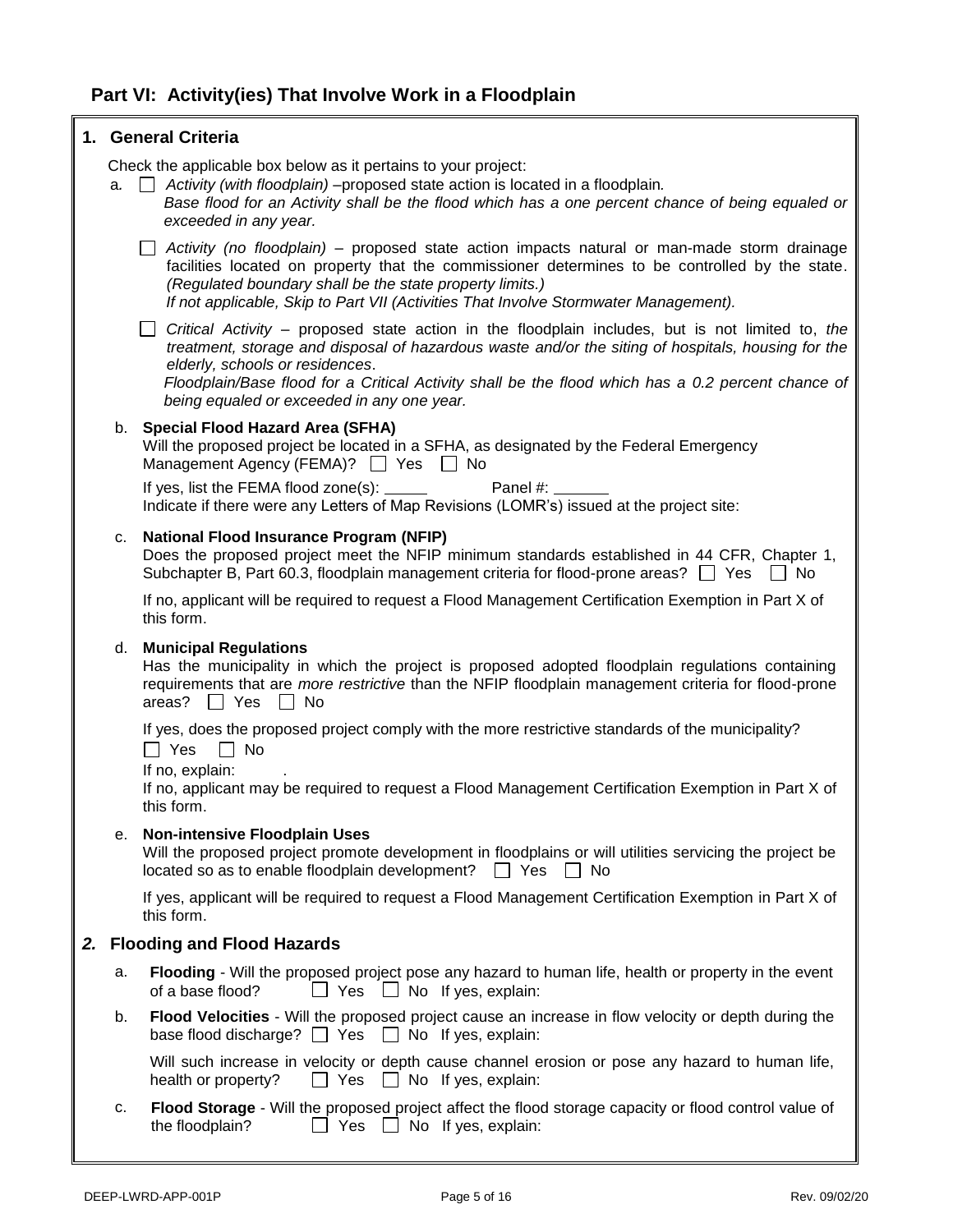|    | d. | Degrading or Aggrading Stream Beds - Has the project design addressed degrading or aggrading<br>streambed conditions? $\Box$ Yes $\Box$ No $\Box$ N/A Provide details:                                                                                                                                                                                                                                                                                                                                                                                                                                                                          |
|----|----|-------------------------------------------------------------------------------------------------------------------------------------------------------------------------------------------------------------------------------------------------------------------------------------------------------------------------------------------------------------------------------------------------------------------------------------------------------------------------------------------------------------------------------------------------------------------------------------------------------------------------------------------------|
|    | е. | Storage of Materials & Equipment - Will the construction or use of the proposed project involve the<br>storage of materials below the 0.2 percent chance flood elevation that are buoyant, hazardous,<br>flammable, explosive, soluble, expansive or radioactive, or the storage of any other materials which<br>could be injurious to human, animal or plant life in the event of a flood?                                                                                                                                                                                                                                                     |
|    |    | $\Box$ Yes<br>$\Box$ No If yes, explain:                                                                                                                                                                                                                                                                                                                                                                                                                                                                                                                                                                                                        |
|    |    | If yes, the applicant's flood contingency plan submitted with Attachment 18 should describe the<br>materials and how such materials will be protected from flood damage, secured or removed from the<br>floodplain to prevent pollution and hazards to life and property. The applicant may be required to<br>request a Flood Management Certification Exemption from RCSA section 25-68h-2(d)1, if such<br>materials cannot be adequately dry-flood proofed or elevated.                                                                                                                                                                       |
|    | f. | Floodwater Loads - Will structures, facilities and stored materials be anchored or otherwise designed<br>to prevent floatation, collapse, or lateral movement resulting from hydrodynamic and hydrostatic loads,<br>including the effects of buoyancy?<br>$\Box$ Yes<br>$\Box$ No If no, explain:                                                                                                                                                                                                                                                                                                                                               |
| 3. |    | Standards for Structures in Floodplains or Coastal High Hazard Areas                                                                                                                                                                                                                                                                                                                                                                                                                                                                                                                                                                            |
|    |    | Does the proposed project involve a new or substantially improved structure or facility located within a<br>floodplain or coastal high hazard area?<br>    Yes<br>$\Box$ No                                                                                                                                                                                                                                                                                                                                                                                                                                                                     |
|    |    | If yes, complete this subsection; if no, skip to subsection 4 (Topography Changes or Activities Located<br>Within Floodplain).                                                                                                                                                                                                                                                                                                                                                                                                                                                                                                                  |
|    | a. | Structures in Coastal High Hazard Areas - Will the structure or facility be located within an NFIP<br>coastal high hazard area? $\Box$ Yes $\Box$ No<br>(f no, skip to paragraph 3.b. (Structures in Floodplain<br>Areas) ; if yes:                                                                                                                                                                                                                                                                                                                                                                                                             |
|    |    | i. Will the structure or facility be located at, or waterward of, the Coastal Jurisdiction Line?<br>$\Box$ No (If yes, applicant may also need a LWRD coastal/tidal license.)<br>Yes<br>$\blacksquare$                                                                                                                                                                                                                                                                                                                                                                                                                                          |
|    |    | ii. Will a new structure/facility be located on undeveloped coastal barrier beach designated by<br>FEMA?<br>$\Box$ Yes<br>No<br>$\mathbf{1}$                                                                                                                                                                                                                                                                                                                                                                                                                                                                                                    |
|    |    | iii. If the structure or facility is/will be located within a coastal high hazard area, the structure or<br>facility must be elevated on pilings or columns so that the bottom of the lowest horizontal<br>structural member of the lowest floor (excluding the pilings or columns) is elevated to at least one<br>foot above the base flood level and the pile or column foundation and structure attached thereto<br>must be anchored to resist flotation, collapse and lateral movement due to the effects of wind,<br>velocity waters, hurricane wave wash, and base flood water loads acting simultaneously on all<br>building components. |
|    |    | Does the proposed structure or facility meet these standards?<br>$\Box$ Yes<br>$\Box$ No If no, explain:<br>The base flood elevation is: ft. NAVD88<br>The elevation of the lowest horizontal structural member is: ______ ft. NAVD88                                                                                                                                                                                                                                                                                                                                                                                                           |
|    |    | iv. NFIP criteria, 44 CFR Part 59 prohibits obstruction of flood flows under structures within a Coastal<br>High Hazard Area. Will the space below the lowest floor be either free of obstruction or constructed<br>with non-supporting breakaway walls?<br>$\Box$ Yes $\Box$ No If no, explain:                                                                                                                                                                                                                                                                                                                                                |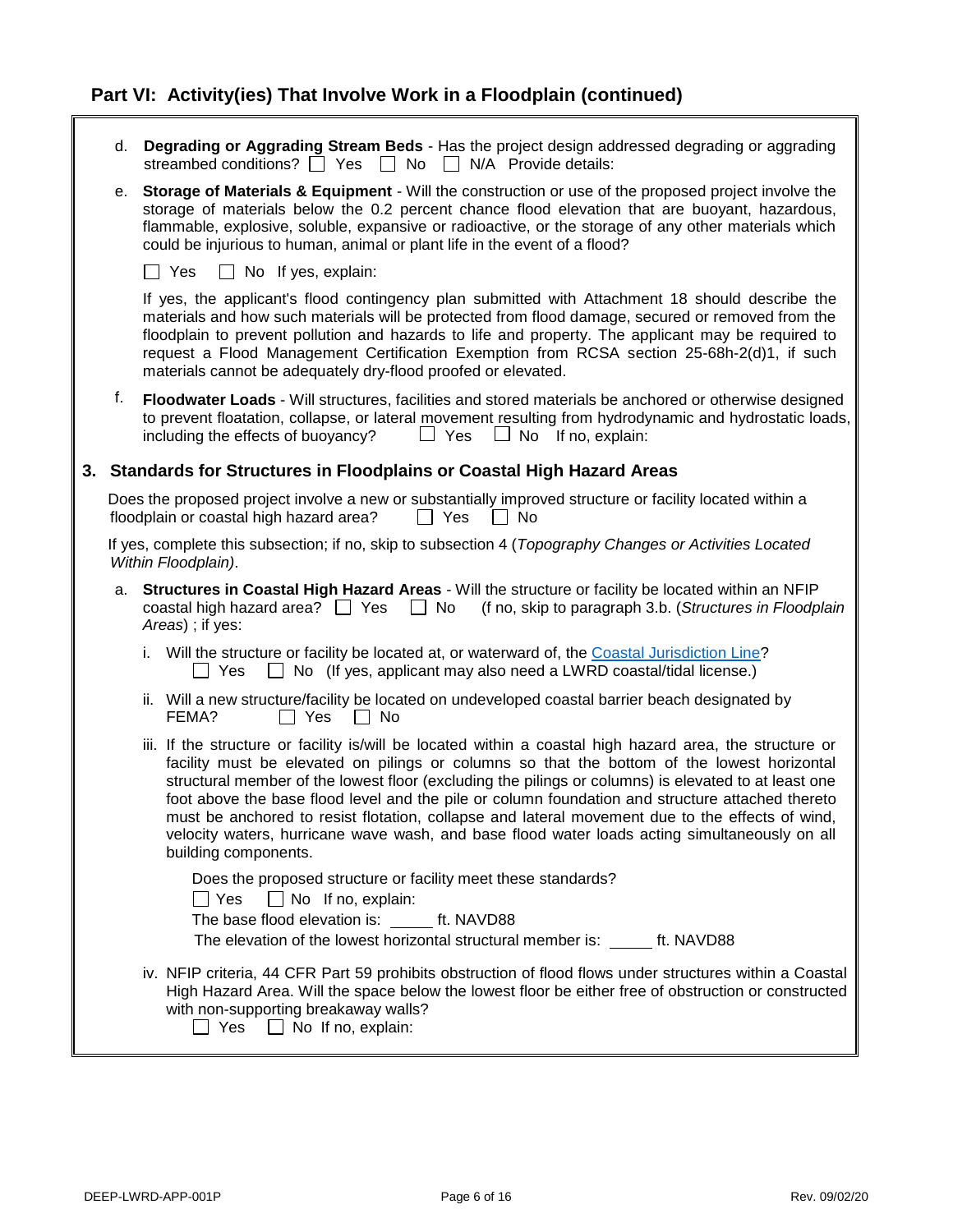|    | v. NFIP criteria, 44 CFR Part 60.3 prohibits use of structural fill within a Coastal High Hazard Area.<br>Will fill be used for structural support of any buildings within coastal high hazard areas?<br>$\Box$ No If no, explain:<br>$\Box$ Yes                                                                                                                                                                                                                                                                                                                                   |
|----|------------------------------------------------------------------------------------------------------------------------------------------------------------------------------------------------------------------------------------------------------------------------------------------------------------------------------------------------------------------------------------------------------------------------------------------------------------------------------------------------------------------------------------------------------------------------------------|
|    | b. Structures in Floodplain Areas<br>Are the structures residential or nonresidential?                                                                                                                                                                                                                                                                                                                                                                                                                                                                                             |
|    | $\Box$ Residential $\Box$ Non-residential<br>If non-residential, skip to paragraph 3.e (Non-residential<br>Structures).                                                                                                                                                                                                                                                                                                                                                                                                                                                            |
| c. | <b>Residential Structures</b><br>If the structure or facility is for human habitation will the lowest floor of such structure or facility,<br>including its basement, be elevated one foot above the level of the 0.2 percent chance flood?                                                                                                                                                                                                                                                                                                                                        |
|    | $\Box$ Yes<br>$\Box$ No If no, explain:<br>The 0.2 percent chance flood elevation is: ______ ft. NAVD88<br>The elevation of the lowest floor, including basement, is: ______ ft. NAVD88                                                                                                                                                                                                                                                                                                                                                                                            |
|    |                                                                                                                                                                                                                                                                                                                                                                                                                                                                                                                                                                                    |
| d. | Dry Egress For new housing developments<br>The Certifying Agency shall construct a dry access pathway leading from the development to a<br>location outside of the floodplain to serve as an egress pathway during flood events. The pathway<br>surface shall be set at or above FEMA's 100 year base flood elevation, be at least four (4) feet wide<br>and be constructed of materials designed to support use of a wheelchair for its entire length. Does<br>the proposed residential development incorporate safe passage / dry egress during the one percent<br>chance flood? |
|    | $\Box$ Yes $\Box$ No If no, explain:                                                                                                                                                                                                                                                                                                                                                                                                                                                                                                                                               |
| е. | <b>Non-residential Structures</b><br>If the structure or facility is not intended for residential uses, will the lowest floor of such structure or<br>facility, including its basement, be elevated to, or above, the 100 year flood height or be flood proofed<br>to that height, or in the case of a critical activity, the 500 year flood height?                                                                                                                                                                                                                               |
|    | ヿ Yes<br>$\Box$ No If no, explain:                                                                                                                                                                                                                                                                                                                                                                                                                                                                                                                                                 |
|    | $\Box$ Floodproofed<br>If yes, the structure will be:<br>$\Box$ Elevated<br>The base flood elevation is: ft. NAVD88                                                                                                                                                                                                                                                                                                                                                                                                                                                                |
|    | The elevation of the lowest floor, including basement, is: ______ ft. NAVD88                                                                                                                                                                                                                                                                                                                                                                                                                                                                                                       |
|    | The structure is flood proofed to: ______ ft. NAVD88<br>Note: for insurance purposes nonresidential structures must be flood-proofed to at least one foot above the<br>base flood elevation. DEEP strongly encourages that the height of flood-proofing incorporate one foot of<br>freeboard.                                                                                                                                                                                                                                                                                      |
| f. | <b>Utilities</b><br>Will service facilities such as electrical, heating, ventilation, plumbing, and air conditioning equipment<br>be constructed at or above the elevation of the base flood or flood-proofed with a passive system?                                                                                                                                                                                                                                                                                                                                               |
|    | $\Box$ No If no, explain:<br>$\Box$ Yes                                                                                                                                                                                                                                                                                                                                                                                                                                                                                                                                            |
| g. | <b>Water Supply Systems</b><br>Does the proposed project include a new or replacement water supply system?                                                                                                                                                                                                                                                                                                                                                                                                                                                                         |
|    | Yes<br>$\Box$ No                                                                                                                                                                                                                                                                                                                                                                                                                                                                                                                                                                   |
|    | If yes, is the water supply system designed to prevent floodwaters from entering and contaminating<br>the system during the base flood?                                                                                                                                                                                                                                                                                                                                                                                                                                            |
|    | $\Box$ Yes<br>$\Box$ No If no, explain:                                                                                                                                                                                                                                                                                                                                                                                                                                                                                                                                            |
|    |                                                                                                                                                                                                                                                                                                                                                                                                                                                                                                                                                                                    |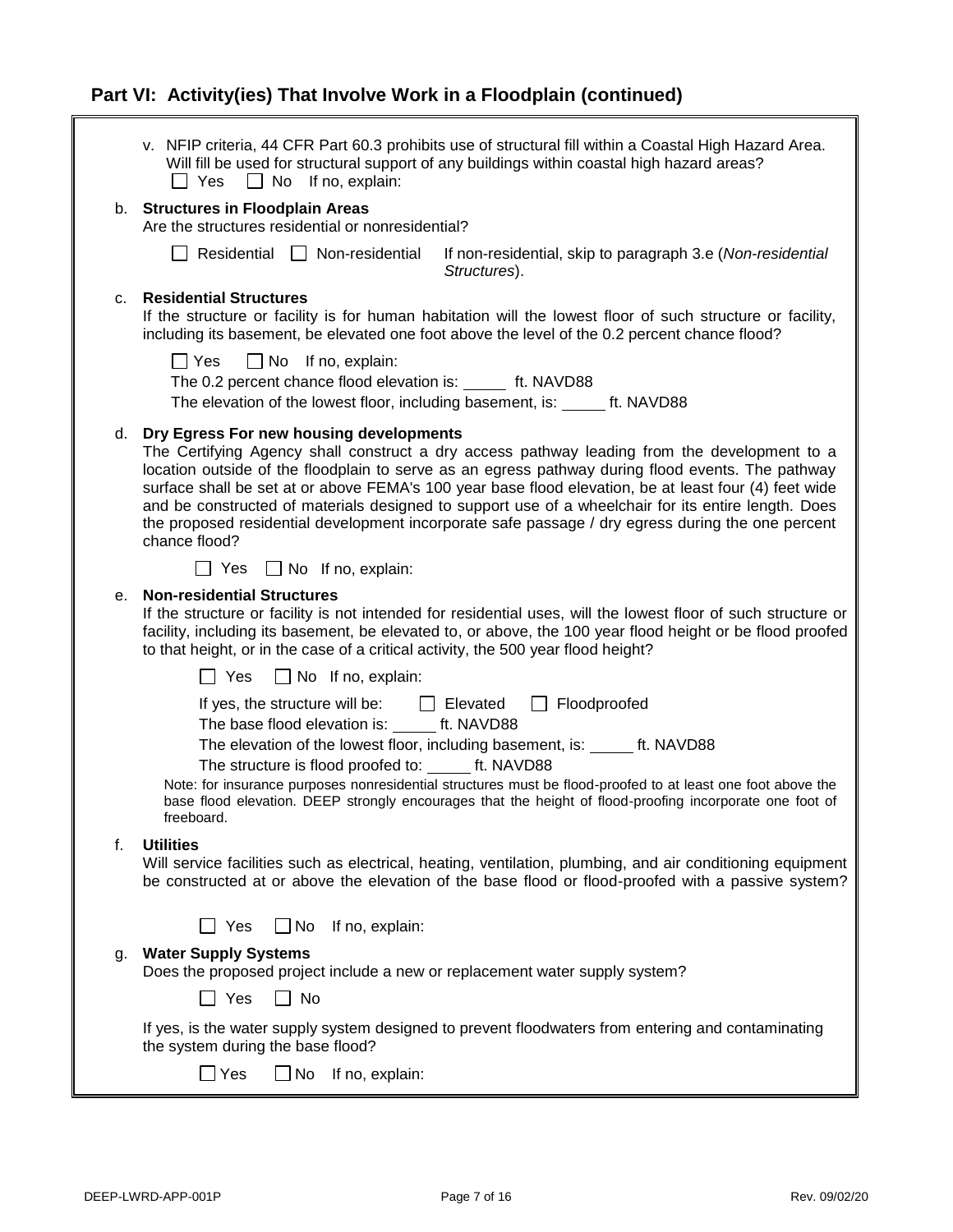|    | h. Sanitary Sewage Systems<br>Does the proposed project include a new or replacement sanitary sewage or collection system?                                                                                                                                                                                                                                                                                                                                                                                                                                                                                                                                                                         |
|----|----------------------------------------------------------------------------------------------------------------------------------------------------------------------------------------------------------------------------------------------------------------------------------------------------------------------------------------------------------------------------------------------------------------------------------------------------------------------------------------------------------------------------------------------------------------------------------------------------------------------------------------------------------------------------------------------------|
|    | Yes<br>$\Box$ No                                                                                                                                                                                                                                                                                                                                                                                                                                                                                                                                                                                                                                                                                   |
|    | If yes, is the sanitary sewage system designed to minimize or eliminate the infiltration of flood waters<br>into the systems and discharges from the systems into flood waters during the base flood?                                                                                                                                                                                                                                                                                                                                                                                                                                                                                              |
|    | Yes<br>$\Box$ No<br>If no, explain:                                                                                                                                                                                                                                                                                                                                                                                                                                                                                                                                                                                                                                                                |
|    | i. Foundation Drains<br>Are foundation drains of buildings designed to prevent backflow into the building from a 100-year<br>frequency flood?                                                                                                                                                                                                                                                                                                                                                                                                                                                                                                                                                      |
|    | $\Box$ N/A<br>If no, explain:<br>$\Box$ No<br>∏ Yes                                                                                                                                                                                                                                                                                                                                                                                                                                                                                                                                                                                                                                                |
|    | 4. Topography Changes or Activities Located Within Floodplain<br>Does the proposed project involve activity in a floodplain including but not limited to filling, dumping,<br>construction, excavating, or grading?                                                                                                                                                                                                                                                                                                                                                                                                                                                                                |
|    | l I Yes<br>    No<br>If no, skip to subsection 5 (Alterations of Watercourses).                                                                                                                                                                                                                                                                                                                                                                                                                                                                                                                                                                                                                    |
|    | If yes, does the proposed project include encroachments, including fill, new construction, substantial<br>improvements, or other development within a NFIP adopted regulatory floodway?                                                                                                                                                                                                                                                                                                                                                                                                                                                                                                            |
|    | <b>□ Yes</b><br>$\Box$ No<br>If yes, skip to paragraph 4.b. (Floodway Encroachments).                                                                                                                                                                                                                                                                                                                                                                                                                                                                                                                                                                                                              |
| а. | No Regulatory Floodway - The NFIP requires that until a regulatory floodway is designated, that no<br>new construction, substantial improvements, or other development (including fill) shall be permitted<br>within Zones A1-30 and AE unless it is demonstrated that the cumulative effect of the proposed<br>development, when combined with all other existing and anticipated development, will not increase the<br>water surface elevation of the base flood more than one foot at any point. (If no regulatory floodway<br>has been adopted, project impacts may be evaluated by considering an equivalent conveyance loss<br>on the opposite side of the river from the proposed project.) |
|    | Is the proposed project consistent with this requirement?                                                                                                                                                                                                                                                                                                                                                                                                                                                                                                                                                                                                                                          |
|    | $\square$ No<br>If no, explain:<br>$\Box$ Yes                                                                                                                                                                                                                                                                                                                                                                                                                                                                                                                                                                                                                                                      |
| b. | Floodway Encroachments - Will the proposed encroachment into the floodway result in any increase<br>in floodway elevations during either the 100-year or 10-year discharges?                                                                                                                                                                                                                                                                                                                                                                                                                                                                                                                       |
|    | Yes<br>No If yes, explain:<br>Applicant should be aware that increases in water surface elevation may trigger the need for FEMA<br>map revisions and/or need for FMC exemption request.                                                                                                                                                                                                                                                                                                                                                                                                                                                                                                            |
| C. | <b>Coastal Areas</b> - Flood hazard potential in coastal areas shall be evaluated considering surface<br>profiles of the combined occurrence of tides, storm surges, and peak runoff. The starting water surface<br>elevation for the base flood in watersheds with time of concentrations of over 6 hours shall be the 10-<br>year frequency tidal surge level.                                                                                                                                                                                                                                                                                                                                   |
|    | If the proposed project is in a coastal area, have the hydraulic analyses incorporated the above criteria?                                                                                                                                                                                                                                                                                                                                                                                                                                                                                                                                                                                         |
|    | Yes<br>No<br>$\Box$ N/A If no, explain:                                                                                                                                                                                                                                                                                                                                                                                                                                                                                                                                                                                                                                                            |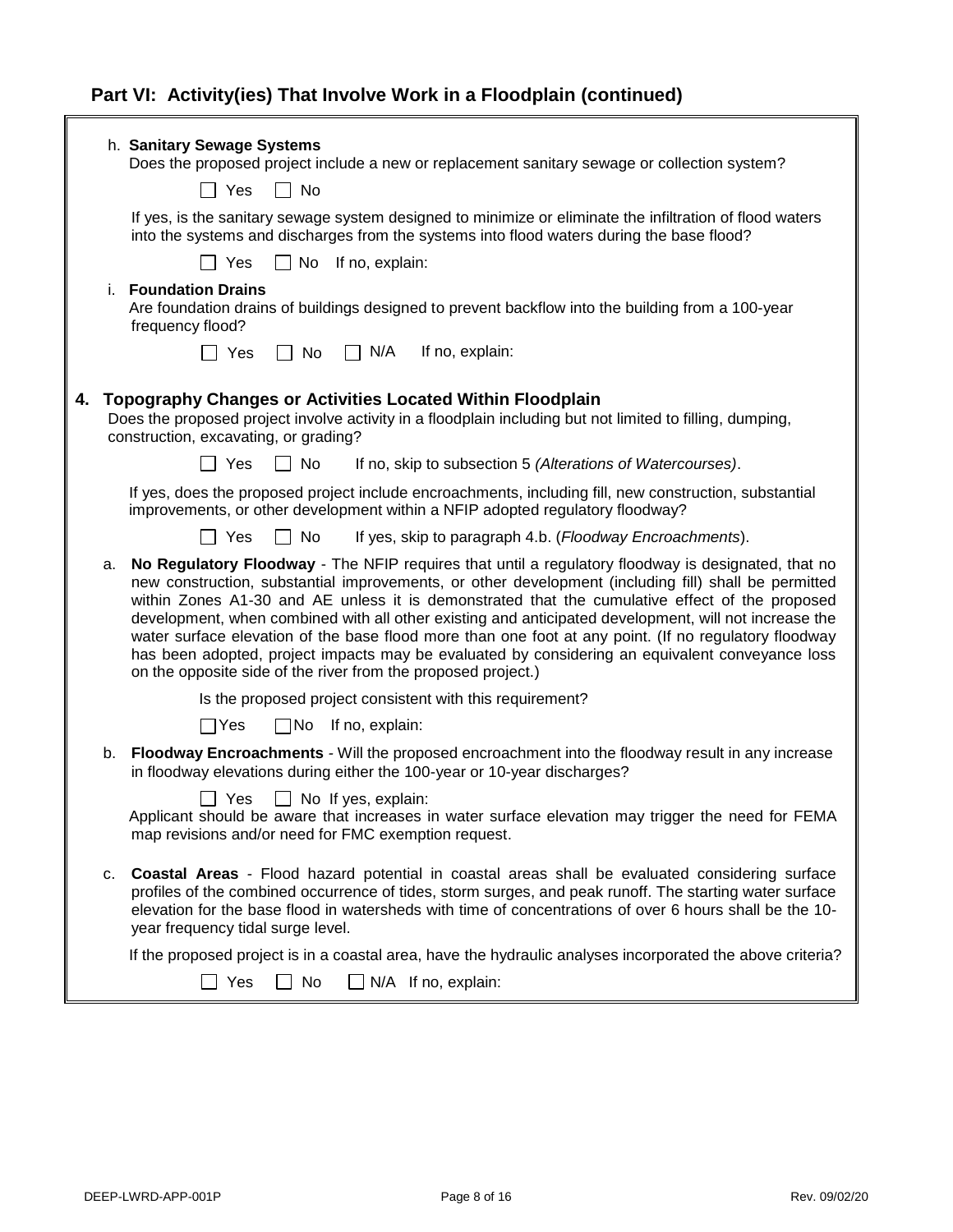|    | 5. Alterations of Watercourses<br>Does the proposed project include alteration of a natural perennial watercourse or man-made channel?<br>Yes<br>No<br>If no, skip to subsection 6 (Culverts and Bridges). If yes, complete the following subsection: |
|----|-------------------------------------------------------------------------------------------------------------------------------------------------------------------------------------------------------------------------------------------------------|
|    |                                                                                                                                                                                                                                                       |
|    | The channel capacity is designed for the: wear flood.<br>Does the channel have an inner channel with a capacity of a 2 year frequency flood?<br>]No<br>$\Box$ Yes<br>If no, explain:                                                                  |
| 6. | <b>Culverts and Bridges</b>                                                                                                                                                                                                                           |
|    | Does the proposed project involve the repair or new construction of a culvert or bridge?<br>Yes<br>No.                                                                                                                                                |
|    | If no, go to subsection 7 (Temporary Hydraulic Facilities). If yes, complete this subsection:                                                                                                                                                         |
|    | a. Depressed Structural Floors - Is the rigid structural floor of the culvert or bridge depressed below the<br>normal stream bed to allow a natural stream bed to form over the floor?                                                                |
|    | Yes<br>$\Box$ No<br>$\Box$ N/A If no, explain:<br>$\Box$                                                                                                                                                                                              |
|    | b. Multiple Openings - The use of a single large culvert or bridge opening is preferred over the use of<br>multiple small openings. Has the design minimized the use of multiple small openings?                                                      |
|    | $\Box$ N/A If no, explain:<br>Yes<br>No                                                                                                                                                                                                               |
|    | c. Sag Vertical Curves - Does the design utilize solid parapet walls in the sag part of a vertical curve?                                                                                                                                             |
|    | No<br>$\Box$ Yes<br>$\Box$ N/A If yes, explain:<br>$\Box$                                                                                                                                                                                             |
|    | d. Debris Blockage - Is the culvert or bridge prone to blockage by debris?                                                                                                                                                                            |
|    | $\Box$ Yes<br>$\Box$ No<br>If yes, explain:                                                                                                                                                                                                           |
|    | e. State Highways - Does the watercourse pass under a state roadway?                                                                                                                                                                                  |
|    | Yes<br>No<br>If no, skip to subsection 6.f. (Local Roads & Driveways).<br>$\mathsf{L}$                                                                                                                                                                |
|    | i. If yes, has the structure been designed in accordance with the criteria established in the<br><b>Connecticut Department of Transportation (DOT) Drainage Manual?</b>                                                                               |
|    | Yes<br>No<br>(If no, provide the hydraulics report in Attachment 18 and describe the<br>lower design standards and the reasons for not complying with the DOT Drainage Manual: ______ )                                                               |
|    | ii. If yes, will the proposed culvert/bridge increase upstream water surface elevations in the event of a<br>base flood above that which would have been obtained in the natural channel if the highway<br>embankment were not constructed?           |
|    | No<br>$\Box$ N/A If no, explain:<br>Yes                                                                                                                                                                                                               |
|    | If Yes, and the increase in elevation is more than one foot, explain:                                                                                                                                                                                 |
|    | iii. If yes, will the proposed culvert or bridge be designed so that flooding during the design discharge<br>does not endanger the roadway or cause damage to upstream developed property?                                                            |
|    | Yes<br>$\Box$ No<br>$\Box$ N/A If no, explain:                                                                                                                                                                                                        |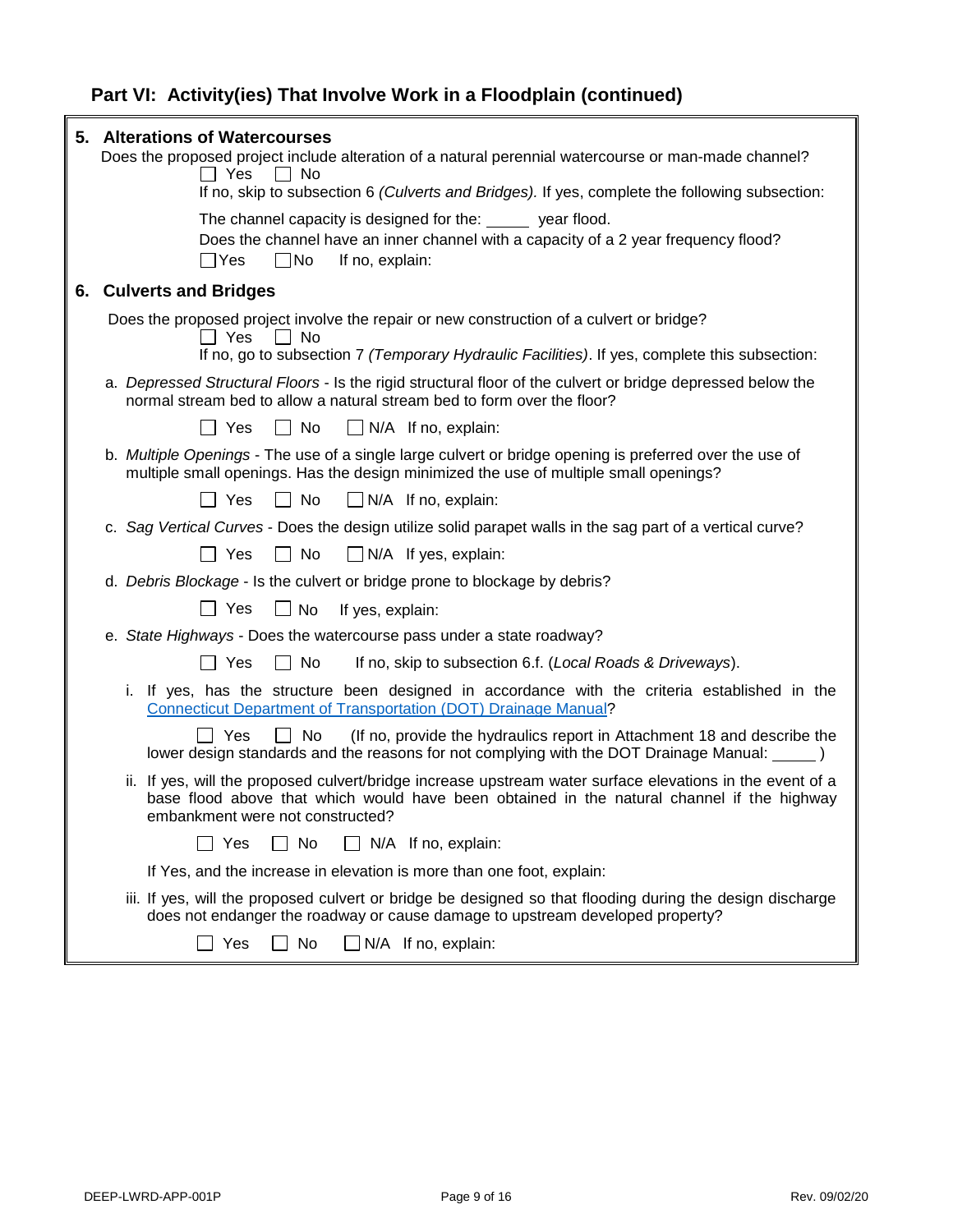|  | f. Local Roads & Driveways - Local roads (not state highways) and driveways may be designed for<br>flood frequencies and underclearances less stringent than those specified in the DOT Drainage<br>Manual if:                                                                                                                                             |
|--|------------------------------------------------------------------------------------------------------------------------------------------------------------------------------------------------------------------------------------------------------------------------------------------------------------------------------------------------------------|
|  | i. the road is at or close to the floodplain grade;<br>ii. water surface elevations are not increased by more than one foot nor cause damage to<br>upstream properties;                                                                                                                                                                                    |
|  | iii. provisions are made to barricade the road when overtopped;<br>iv. the road or driveway is posted as being subject to flooding;<br>v. the road or driveway has low traffic volume; and<br>vi. alternate routes are available.                                                                                                                          |
|  | Have all of the above provisions been incorporated? $\Box$ Yes $\Box$ No If no, explain:                                                                                                                                                                                                                                                                   |
|  | The culvert or bridge has been designed to pass the: ______ year frequency discharge with an<br>underclearance of feet.                                                                                                                                                                                                                                    |
|  | g. If the culvert or bridge is designed to standards lower than which is stipulated in the DOT Drainage<br>Manual, list such standards and the reasons for the lower design standards:                                                                                                                                                                     |
|  | h. Design Discharge - The design discharge for culverts and bridges should be that which was<br>determined by FEMA. If the applicant judges that the FEMA discharge is inappropriate, the project<br>should be analyzed for both the applicant's computed flow and the FEMA discharge. The project,<br>however, must still meet the standards of the NFIP. |
|  | FEMA Discharge: _______ cfs                                                                                                                                                                                                                                                                                                                                |
|  | Design Discharge: cfs                                                                                                                                                                                                                                                                                                                                      |
|  | If FEMA discharge is significantly different from design discharge, applicant should coordinate with<br>FEMA to obtain mapping and/or Flood Insurance Study updates.                                                                                                                                                                                       |
|  | i. Downstream Peak Flows - Will the proposed culvert or bridge increase downstream peak flows by<br>decreasing existing headwater depths during flooding events?                                                                                                                                                                                           |
|  | Yes<br>$\Box$ No<br>$\Box$ N/A If no, explain:                                                                                                                                                                                                                                                                                                             |
|  | 7. Temporary Hydraulic Facilities                                                                                                                                                                                                                                                                                                                          |
|  | Temporary hydraulic facilities include all channels, culverts or bridges which are required for haul roads,<br>channel relocations, culvert installations, bridge construction, temporary roads, or detours. They are to be<br>designed with the same care which is used for the primary facility.                                                         |
|  | If the proposed activity involves a temporary hydraulic facility(s), has such facility been designed in<br>accordance with "Temporary Hydraulic Facilities" practices in the DOT Drainage Manual?                                                                                                                                                          |
|  | Yes<br>No<br>$\Box$ N/A If no, explain:                                                                                                                                                                                                                                                                                                                    |

H.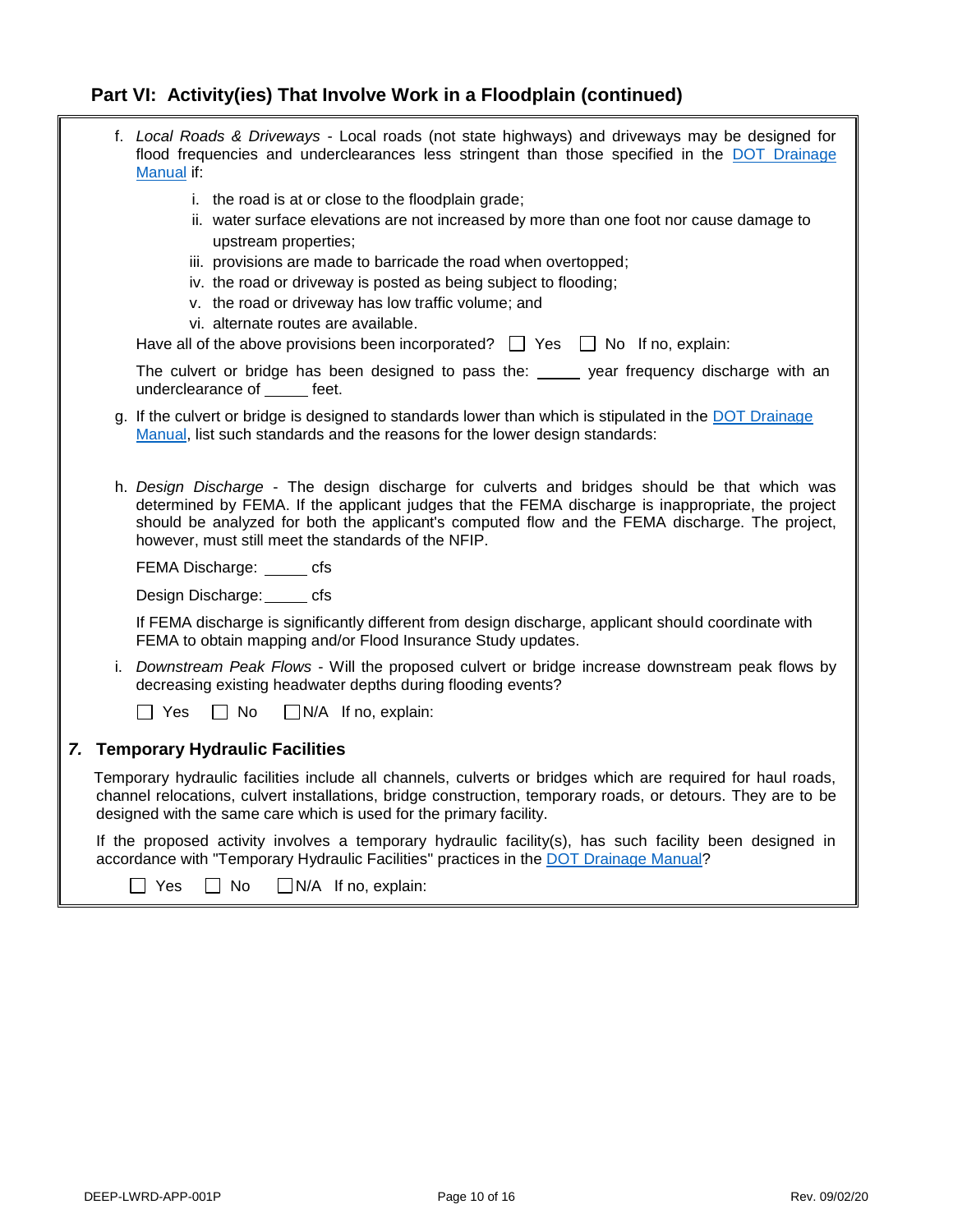### <span id="page-10-0"></span>**Part VII: Activities That Involve Stormwater Management**

| 1. | <b>Stormwater Runoff</b><br>The proposed project will (check all that apply):                                                                                                                                                                                                                        |                                                                                                                                                                                                                                                                                                                                                              |  |
|----|------------------------------------------------------------------------------------------------------------------------------------------------------------------------------------------------------------------------------------------------------------------------------------------------------|--------------------------------------------------------------------------------------------------------------------------------------------------------------------------------------------------------------------------------------------------------------------------------------------------------------------------------------------------------------|--|
|    | $\mathsf{L}$                                                                                                                                                                                                                                                                                         | Increase the area of impervious surfaces<br>Alter existing drainage patterns                                                                                                                                                                                                                                                                                 |  |
|    | $\mathbf{I}$                                                                                                                                                                                                                                                                                         | Increase runoff coefficients<br>Alter time of concentrations                                                                                                                                                                                                                                                                                                 |  |
|    |                                                                                                                                                                                                                                                                                                      | Change the timing of runoff in relation to adjacent watersheds                                                                                                                                                                                                                                                                                               |  |
|    |                                                                                                                                                                                                                                                                                                      | Will the proposed project impact downstream areas by increasing peak flow rates, the timing of runoff, or<br>$\Box$ Yes<br>the volume of runoff?<br><b>No</b>                                                                                                                                                                                                |  |
|    |                                                                                                                                                                                                                                                                                                      | If yes, impacts and mitigation measures should be detailed as part of a drainage report in Attachment 18.                                                                                                                                                                                                                                                    |  |
|    |                                                                                                                                                                                                                                                                                                      | Will the proposed project change stormwater peak flow rates discharging from the site? $\Box$ Yes<br>No.                                                                                                                                                                                                                                                     |  |
|    | If yes, the pre and post development peak flow rates at the downstream design discharge locations should<br>be detailed as part of a drainage report in Attachment 18. The report should include an analysis of the<br>possible impacts of peak flow changes to downstream properties and resources. |                                                                                                                                                                                                                                                                                                                                                              |  |
| 2. |                                                                                                                                                                                                                                                                                                      | <b>Stormwater Detention Facilities</b><br>Does the proposed project include the construction of any stormwater detention facilities?                                                                                                                                                                                                                         |  |
|    |                                                                                                                                                                                                                                                                                                      | l I Yes<br>No If no, skip to subsection 3 (Storm Drainage Systems).                                                                                                                                                                                                                                                                                          |  |
|    |                                                                                                                                                                                                                                                                                                      | If yes, has the DEEP determined whether a dam construction permit is required? $\Box$ Yes<br>No                                                                                                                                                                                                                                                              |  |
|    |                                                                                                                                                                                                                                                                                                      | The pre and post development peak flow rates at the downstream design discharge locations with and<br>without detention should be detailed as part of a drainage report in Attachment 18. The report should<br>include an analysis of the possible impacts of detention and subsequent change of peak flow timing to<br>downstream properties and resources. |  |
| 3. |                                                                                                                                                                                                                                                                                                      | <b>Storm Drainage Systems</b><br>Does the proposed project include the construction of subsurface storm drainage systems?                                                                                                                                                                                                                                    |  |
|    |                                                                                                                                                                                                                                                                                                      | Yes<br>$\Box$ No If no, you have completed this subsection.                                                                                                                                                                                                                                                                                                  |  |
|    |                                                                                                                                                                                                                                                                                                      | If yes, answer the following:                                                                                                                                                                                                                                                                                                                                |  |
|    | a.                                                                                                                                                                                                                                                                                                   | DOT Standards - Is the proposed storm drainage system designed in accordance with the DOT<br><b>Drainage Manual?</b><br>No<br>If no, explain:<br>Yes                                                                                                                                                                                                         |  |
|    | b.                                                                                                                                                                                                                                                                                                   | Design Storm - Is the storm drainage system designed for a ten year frequency storm without closing<br>the use of the facility?<br>No<br>Yes                                                                                                                                                                                                                 |  |
|    | C.                                                                                                                                                                                                                                                                                                   | Future Development - Has the design of the system considered future development of adjacent<br>Yes<br><b>No</b><br>properties?                                                                                                                                                                                                                               |  |
|    | d.                                                                                                                                                                                                                                                                                                   | Outlet Protection - Have the outlets from the system been designed to minimize the potential for<br>Yes<br>downstream erosion?<br>No                                                                                                                                                                                                                         |  |
|    | d.                                                                                                                                                                                                                                                                                                   | Overland Flow - Has the use of curbing been minimized to encourage overland dispersed flow<br>through stable vegetated areas?<br>  Yes<br>  No                                                                                                                                                                                                               |  |
|    | е.                                                                                                                                                                                                                                                                                                   | Vegetated Filter Strips - Has the design incorporated the use of vegetated filter strips or grass swales<br>to improve the quality of water outletting from the storm drainage system?<br>No<br>$\Box$ Yes                                                                                                                                                   |  |
|    | f.                                                                                                                                                                                                                                                                                                   | Stormwater Treatment - Has the project incorporated stormwater quality treatment measures?<br>Yes<br>No<br>$\mathbf{I}$                                                                                                                                                                                                                                      |  |
|    |                                                                                                                                                                                                                                                                                                      | If yes, have the treatment measures been designed in accordance with the 2004 Connecticut<br><b>Stormwater Quality Manual?</b><br>No<br>Yes                                                                                                                                                                                                                  |  |
|    |                                                                                                                                                                                                                                                                                                      | Details of the design, sizing, operation and maintenance of stormwater quality treatment measures<br>should be presented as part of a drainage report in Attachment 18.                                                                                                                                                                                      |  |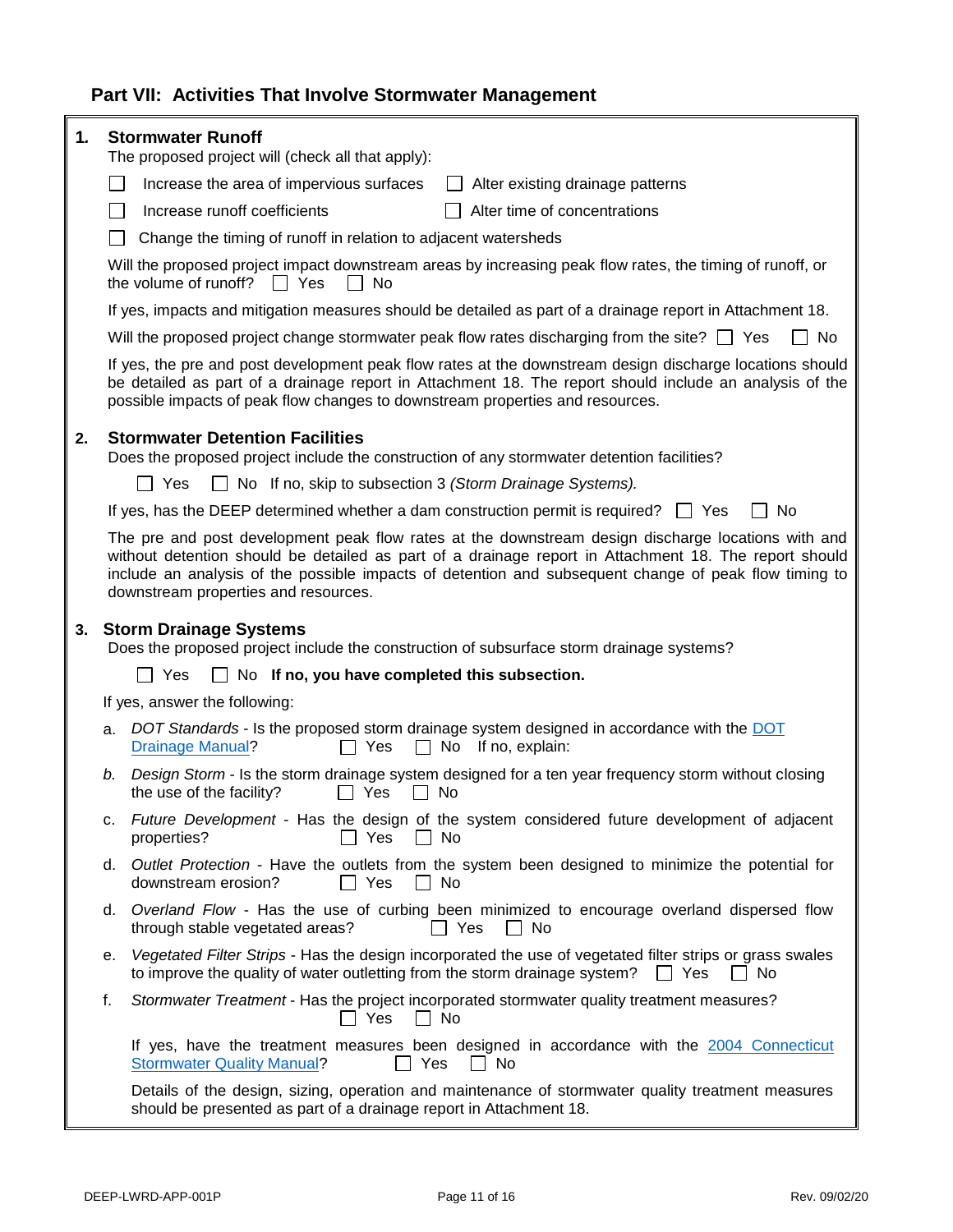#### <span id="page-11-0"></span>**Part VIII: State Grants and Loans**

*Only complete Part VIII if you have received a state grant or loan.*

| Name of Applicant: ______                                                                                                              |                                                                                                                                                                          |                                                                                                                                                                                          |                    |  |  |
|----------------------------------------------------------------------------------------------------------------------------------------|--------------------------------------------------------------------------------------------------------------------------------------------------------------------------|------------------------------------------------------------------------------------------------------------------------------------------------------------------------------------------|--------------------|--|--|
|                                                                                                                                        | Name of Proposed Project:                                                                                                                                                |                                                                                                                                                                                          |                    |  |  |
| 1.                                                                                                                                     | This Flood Management Certification concerns a: J grant<br>loan                                                                                                          |                                                                                                                                                                                          |                    |  |  |
| 2.                                                                                                                                     | Total amount of grant or loan: \$                                                                                                                                        |                                                                                                                                                                                          |                    |  |  |
| 3.                                                                                                                                     | If the project is DOT funded, provide name of the DOT funding program and whether or not a Flood<br>Management Certification application is required under that program: |                                                                                                                                                                                          |                    |  |  |
| 4.                                                                                                                                     | The recipient of the grant or loan will be:                                                                                                                              |                                                                                                                                                                                          |                    |  |  |
|                                                                                                                                        |                                                                                                                                                                          |                                                                                                                                                                                          |                    |  |  |
|                                                                                                                                        | Mailing Address: National Address And Address Address And Address Address And Address And Address And Address                                                            |                                                                                                                                                                                          |                    |  |  |
|                                                                                                                                        |                                                                                                                                                                          |                                                                                                                                                                                          | Zip Code: ________ |  |  |
|                                                                                                                                        |                                                                                                                                                                          | ext.                                                                                                                                                                                     |                    |  |  |
|                                                                                                                                        |                                                                                                                                                                          |                                                                                                                                                                                          |                    |  |  |
|                                                                                                                                        | If different than loan recipient, Recipient Contact person:                                                                                                              |                                                                                                                                                                                          |                    |  |  |
|                                                                                                                                        |                                                                                                                                                                          |                                                                                                                                                                                          |                    |  |  |
|                                                                                                                                        |                                                                                                                                                                          |                                                                                                                                                                                          |                    |  |  |
|                                                                                                                                        |                                                                                                                                                                          |                                                                                                                                                                                          | Zip Code:          |  |  |
|                                                                                                                                        |                                                                                                                                                                          | ext. $\_\_$                                                                                                                                                                              |                    |  |  |
|                                                                                                                                        |                                                                                                                                                                          |                                                                                                                                                                                          |                    |  |  |
|                                                                                                                                        |                                                                                                                                                                          |                                                                                                                                                                                          |                    |  |  |
| 5.                                                                                                                                     | The recipient will use the grant or loan to (check all that apply):                                                                                                      |                                                                                                                                                                                          |                    |  |  |
| construct a structure, obstruction or encroachment or other work within a floodplain or coastal high<br>hazard area;                   |                                                                                                                                                                          |                                                                                                                                                                                          |                    |  |  |
|                                                                                                                                        | construct a facility or develop a site affecting drainage and stormwater runoff;                                                                                         |                                                                                                                                                                                          |                    |  |  |
| conduct a study or prepare a report concerning land use or land use planning affecting a floodplain,<br>drainage or stormwater runoff. |                                                                                                                                                                          |                                                                                                                                                                                          |                    |  |  |
| 6.                                                                                                                                     |                                                                                                                                                                          | Will the proposed project promote development in floodplains or will utilities servicing the project be<br>located so as to enable floodplain development? $\Box$ Yes<br>$\Box$ No<br>NA |                    |  |  |
|                                                                                                                                        | If yes, applicant may be required to apply for a Flood Management Certification Exemption                                                                                |                                                                                                                                                                                          |                    |  |  |
| 7.                                                                                                                                     | Describe the Scope of the Grant/Loan:                                                                                                                                    |                                                                                                                                                                                          |                    |  |  |
|                                                                                                                                        |                                                                                                                                                                          |                                                                                                                                                                                          |                    |  |  |
|                                                                                                                                        |                                                                                                                                                                          |                                                                                                                                                                                          |                    |  |  |
|                                                                                                                                        |                                                                                                                                                                          |                                                                                                                                                                                          |                    |  |  |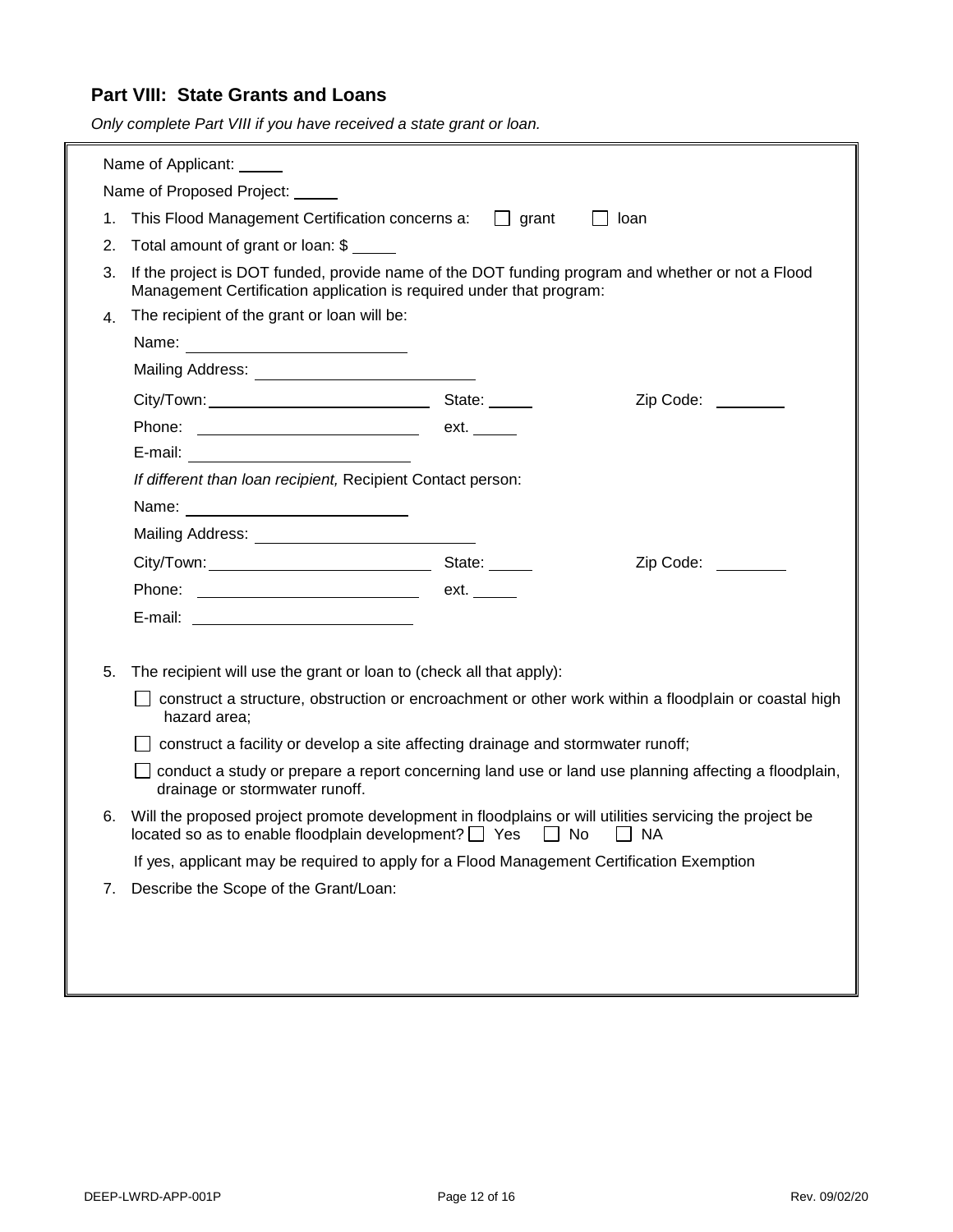### <span id="page-12-0"></span>**Part IX: Transfer of State Real Property**

*Only complete Part IX if state real property is being transferred.*

| 1. The grantee will be:                                                                                  | State: | Zip Code: _______ |  |  |
|----------------------------------------------------------------------------------------------------------|--------|-------------------|--|--|
| 2. Describe the current state of development and use of the land to be disposed.                         |        |                   |  |  |
| 3. Why is the agency disposing of the land?                                                              |        |                   |  |  |
| 4. Describe the grantee's intended use of the land.                                                      |        |                   |  |  |
|                                                                                                          |        |                   |  |  |
| 5. Will the disposal of the land promote development in floodplains?<br>$\Box$ Yes $\Box$ No<br>Explain: |        |                   |  |  |
|                                                                                                          |        |                   |  |  |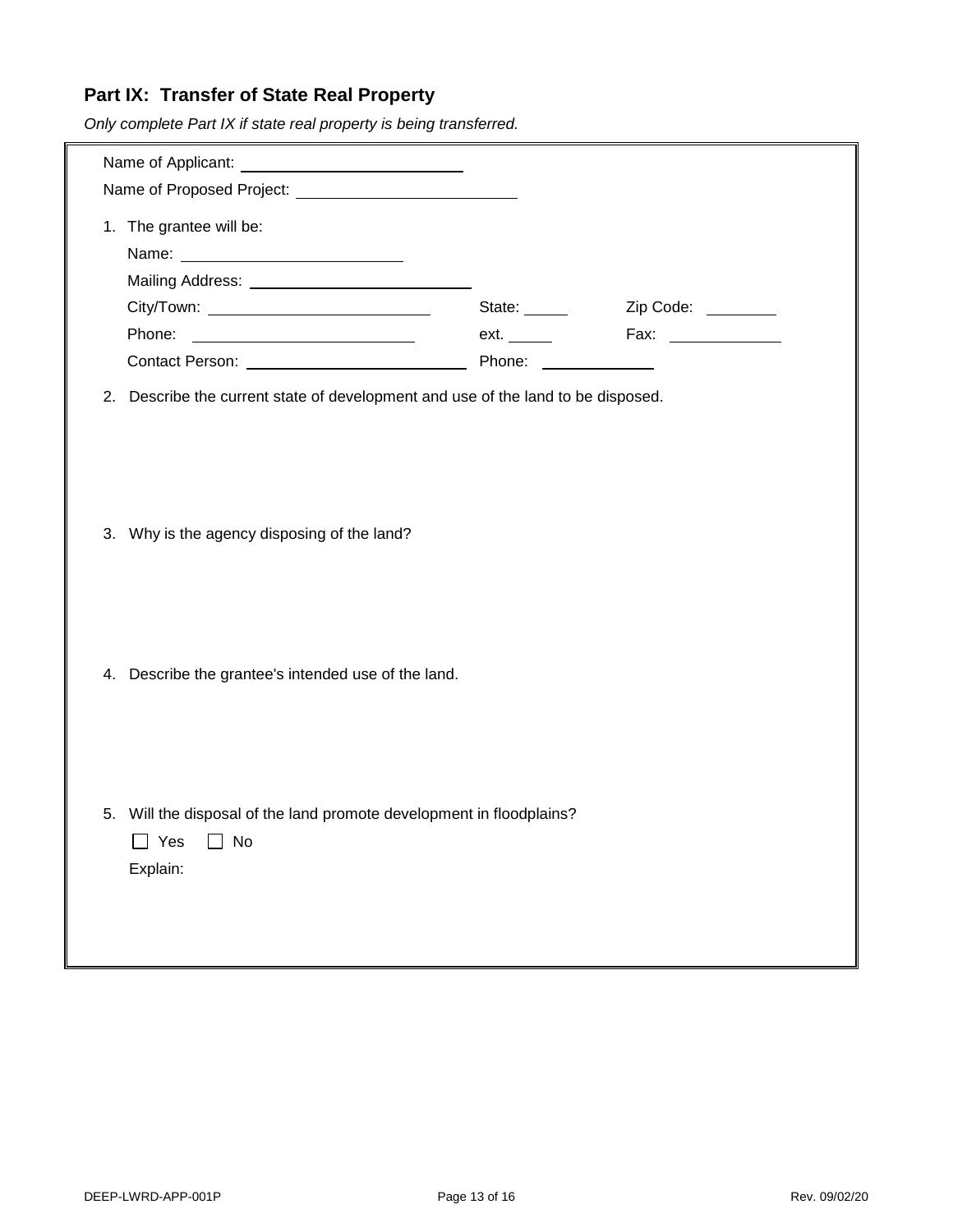### <span id="page-13-0"></span>**Part X: Exemption Request**

|    | Only complete Part X if an exemption is being requested.                                                                                                                                                         |  |  |
|----|------------------------------------------------------------------------------------------------------------------------------------------------------------------------------------------------------------------|--|--|
|    | 1. Exemption is being requested from:<br><b>Connecticut General Statute Section(s):</b><br>and/or<br>Regulations for Connecticut State Agency Section(s):                                                        |  |  |
|    |                                                                                                                                                                                                                  |  |  |
| 2. | State the reasons why the agency is unable to comply with subsection(s) above.                                                                                                                                   |  |  |
| 3. | Document how the activity is in the public interest.                                                                                                                                                             |  |  |
| 4. | Clearly explain how the proposed activities will not injure persons or damage property.                                                                                                                          |  |  |
| 5. | Do the activities comply with the National Flood Insurance Program?<br>Yes<br>No<br>If no, explain:                                                                                                              |  |  |
| 6. | If a grant or loan is being utilized, has the recipient of the grant or loan been informed that the proposed<br>activity may increase flood insurance premiums?<br>No<br>Not Applicable<br>Yes<br>$\blacksquare$ |  |  |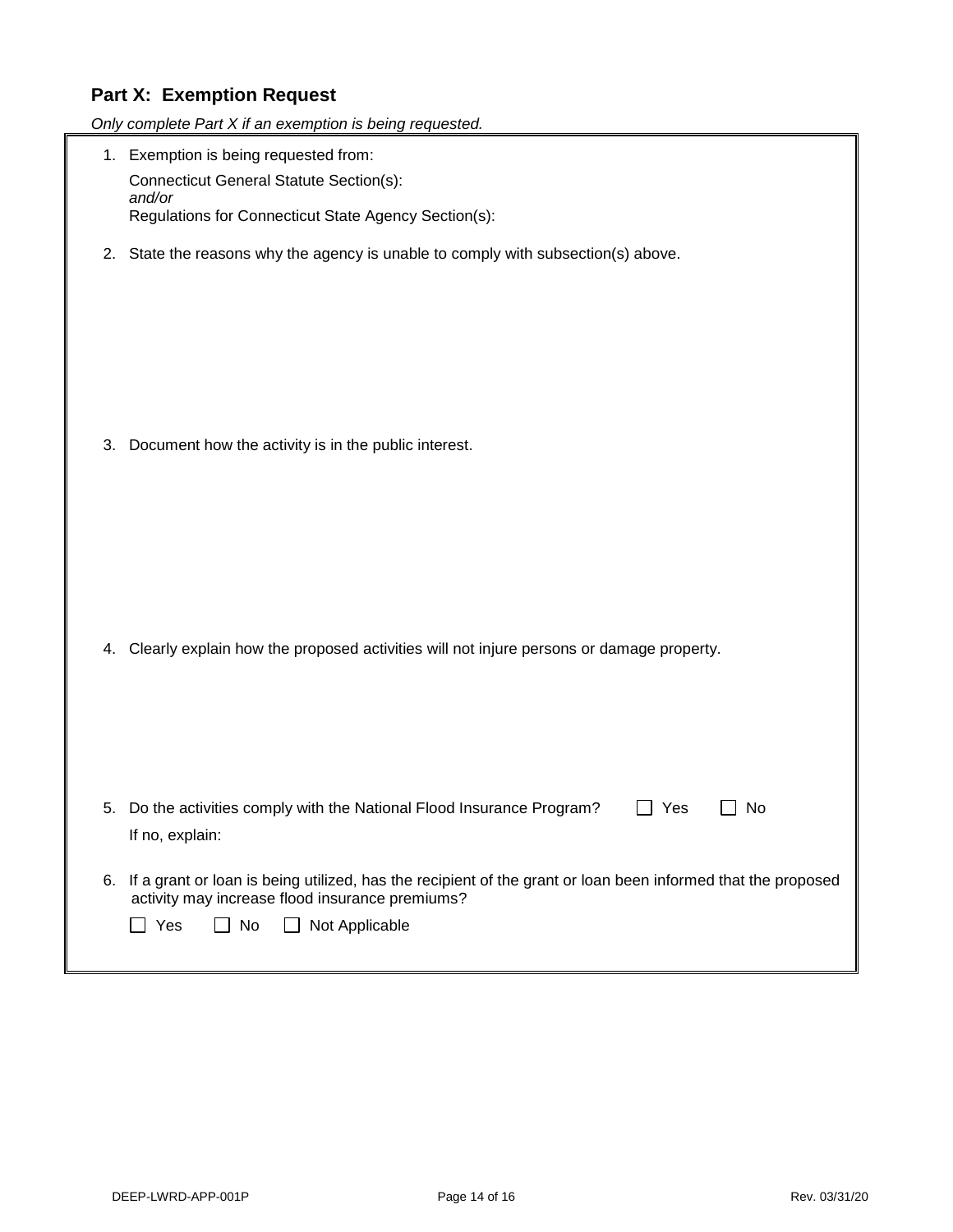#### <span id="page-14-0"></span>**Part XI: Supporting Documents**

The following attachments correspond to Form P. **If the Attachment name is followed by "REQUIRED", the attachment must be submitted with every application.** When submitting any supporting documents, please label the documents as indicated in this part (e.g., Attachment 20, etc.) and be sure to include the applicant's name as indicated on this application form. Please check the box next to the attachments listed to indicate that they have been submitted, and provide the applicable attachments following this form. NOTE: Attachment numbering is NOT consecutive as the attachments relate to multiple LWRD program applications.

| Attachment I.D.      | <b>Attachment Description</b>                                                                                                                                                                                                                                                                                                                                                                                                                                                                                                                                                                                            |  |  |
|----------------------|--------------------------------------------------------------------------------------------------------------------------------------------------------------------------------------------------------------------------------------------------------------------------------------------------------------------------------------------------------------------------------------------------------------------------------------------------------------------------------------------------------------------------------------------------------------------------------------------------------------------------|--|--|
| <b>Attachment 7</b>  | <b>Executive Summary REQUIRED</b>                                                                                                                                                                                                                                                                                                                                                                                                                                                                                                                                                                                        |  |  |
|                      | Summarize the information contained in the complete application which must include<br>a description of the proposed regulated activities and a synopsis of the<br>environmental and engineering analyses of the impact of such activities. Include a<br>list of the titles of all plans, drawings, reports, studies, appendices, or other<br>documentation which are attached as part of the application.                                                                                                                                                                                                                |  |  |
| <b>Attachment 8</b>  | Conservation or Preservation Restriction Information, if applicable.                                                                                                                                                                                                                                                                                                                                                                                                                                                                                                                                                     |  |  |
| <b>Attachment 9</b>  | Remediation Documentation, if applicable.                                                                                                                                                                                                                                                                                                                                                                                                                                                                                                                                                                                |  |  |
| <b>Attachment 10</b> | Photographs showing existing conditions of the site REQUIRED                                                                                                                                                                                                                                                                                                                                                                                                                                                                                                                                                             |  |  |
| <b>Attachment 14</b> | <b>Project Plans, use Project Plan Checklist for requirements REQUIRED</b>                                                                                                                                                                                                                                                                                                                                                                                                                                                                                                                                               |  |  |
| <b>Attachment 18</b> | <b>Engineering Report Cover Sheet (DEEP-LWRD-APP-001R)</b>                                                                                                                                                                                                                                                                                                                                                                                                                                                                                                                                                               |  |  |
| <b>Attachment 20</b> | <b>Natural Diversity Data Base (NDDB)</b><br>Completed NDDB Determination #:<br>If the proposed activity is within an NDDB area, complete and submit a Request for<br>NDDB State Listed Species Review Form (DEEP-APP-007) to the address specified<br>on the form, <b>prior</b> to submitting this application. For NDDB maps and more<br>information, visit the DEEP website at www.ct.gov/deep/nddbrequest or call the<br>NDDB staff at 860-424-3011.<br>Please note NDDB review generally takes 4 to 6 weeks and may require the<br>applicant to produce additional documentation, such as ecological surveys, which |  |  |
|                      | must be completed prior to submitting this permit application. A copy of the NDDB<br>Final Determination response letter that has not expired <i>must</i> be submitted as<br>Attachment 20. Include a copy of any mitigation measures or management plan<br>developed for this activity and approved by NDDB. Please DO NOT include a copy<br>of the NDDB Review Request/Application. Be aware that you must renew your<br>NDDB Determination if it expires before project work commences.                                                                                                                               |  |  |
| <b>Attachment 23</b> | <b>Fisheries Consultation Form</b>                                                                                                                                                                                                                                                                                                                                                                                                                                                                                                                                                                                       |  |  |
|                      | If your project involves one or more of the following activities, check the applicable<br>box(es) below and submit a completed <b>Fisheries Consultation Form</b> (DEEP-FISH-<br>APP-007).                                                                                                                                                                                                                                                                                                                                                                                                                               |  |  |
|                      | new public/fishing access;                                                                                                                                                                                                                                                                                                                                                                                                                                                                                                                                                                                               |  |  |
|                      | new docks and marinas on the Connecticut River;                                                                                                                                                                                                                                                                                                                                                                                                                                                                                                                                                                          |  |  |
|                      | coastal/tidal dredging projects;                                                                                                                                                                                                                                                                                                                                                                                                                                                                                                                                                                                         |  |  |
|                      | activities in inland/non-tidal waterbodies and watercourses.                                                                                                                                                                                                                                                                                                                                                                                                                                                                                                                                                             |  |  |
| <b>Attachment 43</b> | <b>Other Information:</b> Any other applicable information the applicant deems relevant or<br>is required by DEEP.                                                                                                                                                                                                                                                                                                                                                                                                                                                                                                       |  |  |

1